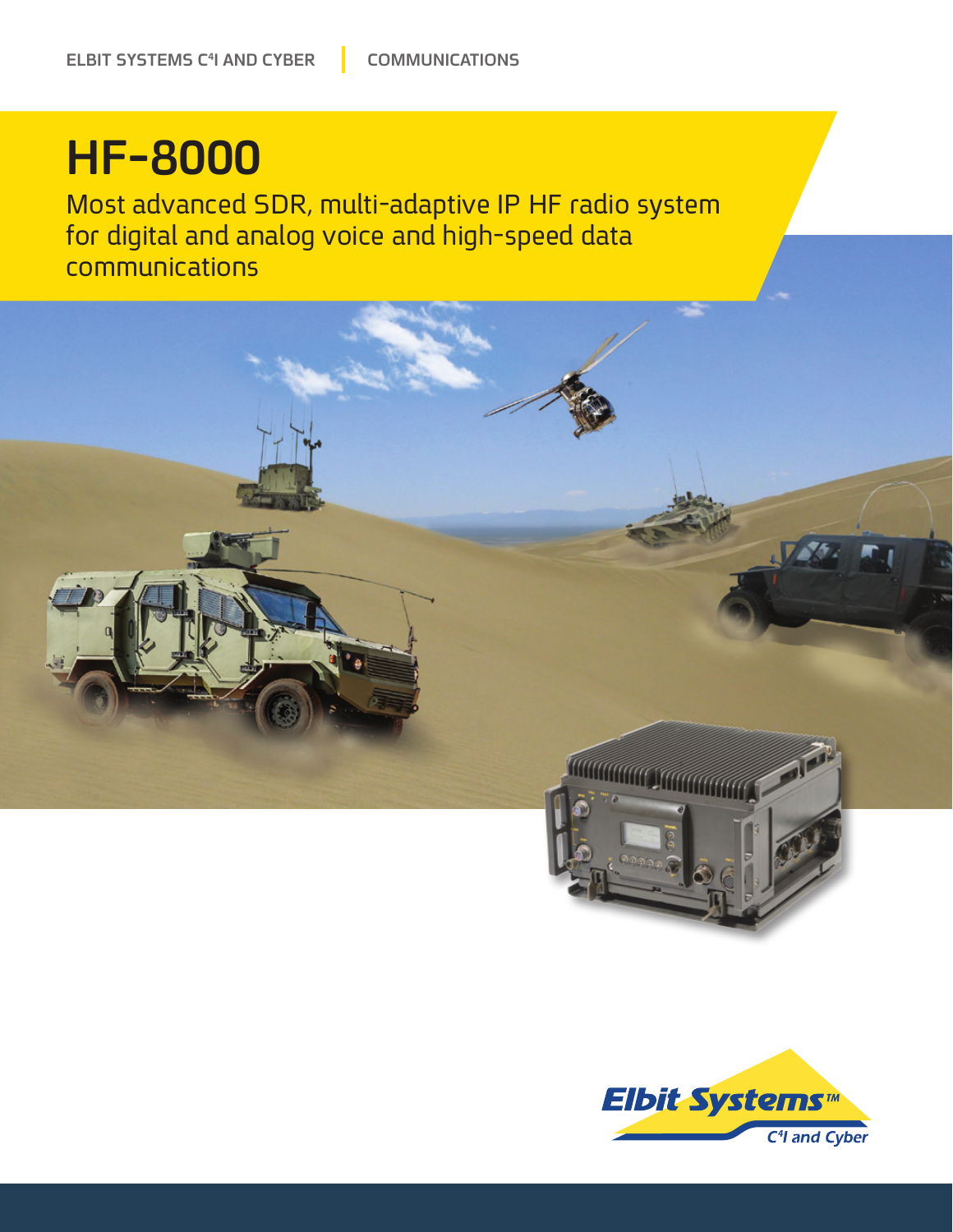### **HF-8000**

Most advanced SDR, multi-adaptive IP HF radio system for digital and analog voice and high-speed data communications

The HF-8000 radio system - designed to surpass the traditional limitations of HF communications – delivers superior HF performance, maintaining uninterrupted data and voice communications on the battlefield. Incorporating a wide range of proprietary tactical antennas, the HF-8000 provides highly-reliable and secure voice and high-speed data, IP networking, and advanced COMSEC and ECCM functions. In addition, the system is backward interoperable with the HF-6000, and can be fully integrated with  $C<sup>4</sup>$  systems. The radio system is available in multiple configurations, including lightweight man-pack, vehicular, ship, fixed and high-power strategic stations.

Multi-adaptive - The HF-8000 is well-positioned to adapt to even the harshest battlefield scenarios. The system's advanced capabilities include robust vocoder and SMS capabilities: frequency-hopping over the entire frequency band, providingdependable operations even in densely-jammed environments; specially designed tactical HF antennas, enabling rapid and reliable automatic link establishment; and a high probability of error-free data transmission supported by a built-in high rate data modem. The HF-8000 has the ability to transmit messages to individuals, groups or all network members (selective calling). An easy-to-navigate, menu-based graphic display offers user-friendly visual alerts and up-to-the-minute radio status information.

#### **Solutions Antenna**

Elbit Systems offers a variety of antennas based on operational needs. The proprietary NVIS HLA and HTDA tactical antennas solutions are designed to overcome "skip zone" communications problems and provide continuous coverage from zero to thousands of kilometers.

The NVIS antennas are available for manpack, vehicular, base and marine configurations.





#### **Configurations**

The HF-8000 radio system is available for tactical configurations in portable manpack, vehicular, marine, fixed station and strategic sites configurations.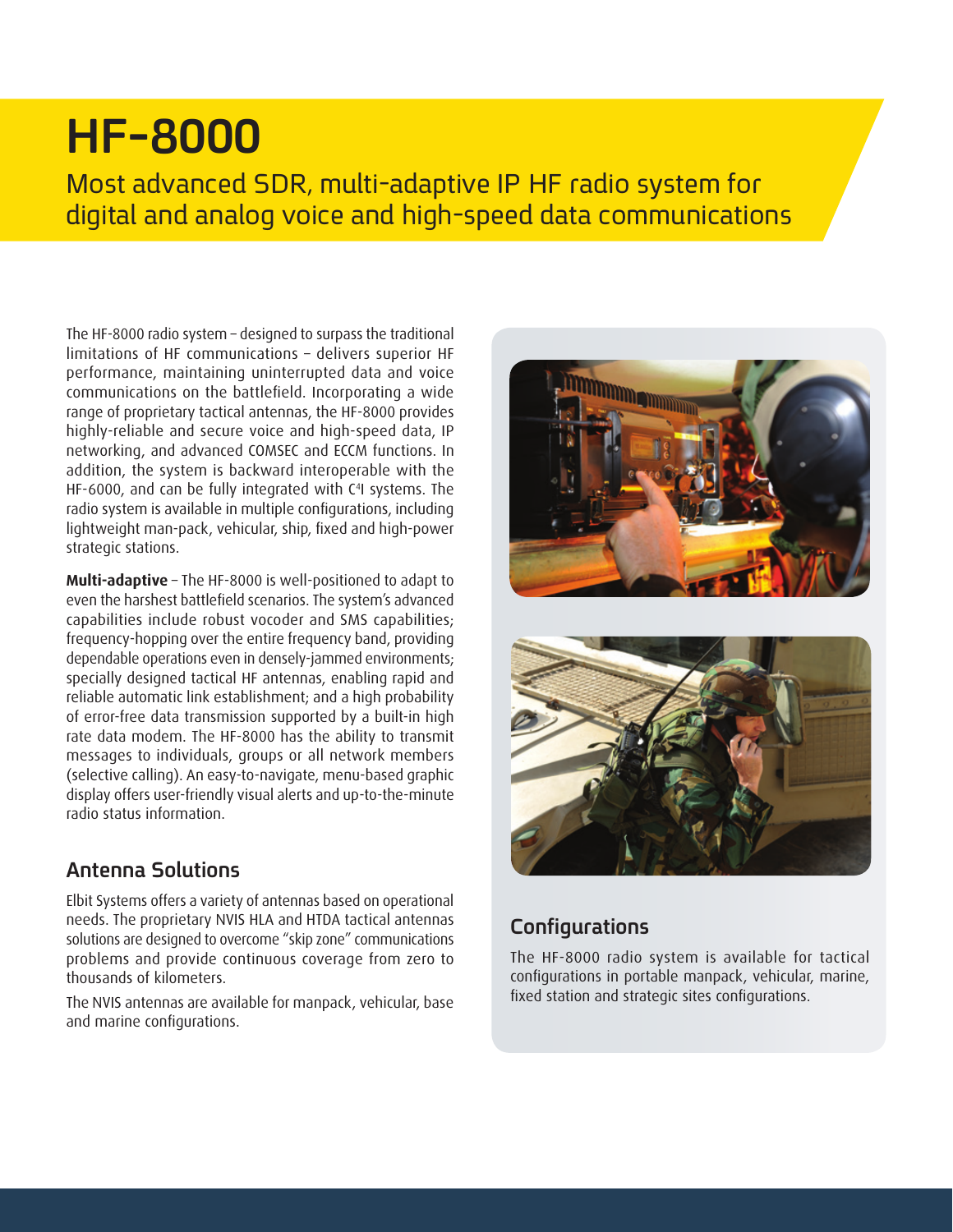#### **Key Features**

- ALE Offers increased tactical efficiency, responsiveness and operational ease. The HF-8000 radio system provides 2G ALE per MIL-STD-188-141B and 3G ALE per STANAG 4538 for interoperability with other allied stations.
- **Digital squelch** Eliminates false alarms and misdetections by filtering out distracting noise traditionally associated with HF communications.
- **Selective calling** Allows the operator to direct a message to an individual member, a group, or an entire network. hopping and frequency management modes. Selective calling is applicable in CLEAR, COMSEC, frequency-
- **Dual frequency -** Supports reception and transmission over different frequencies, eliminating channel overload and poor link quality.
- **•** Data applications
	- High-rate modem Transmits data at high speeds even under harsh communications conditions by using powerful error detection techniques and correction codes. The modems utilize a variety of wave forms that are compatible with MIL-STD-188-110B up to 19.2Kbps, STANAG 4539, MFSK and STANAG 5066 protocol for data and IP network application.
	- **SMS** Allows edited/preprogrammed short messages to be transmitted and received by net stations at very poor link conditions. Burst messages are supported by a powerful error correction code, along with an acknowledge signal upon successful message reception.
	- **Adaptive data transmission** Increases effective data throughput for a typical HF link by matching the data transmission parameters to the quality of the HF link.
- **COMSEC** AES 256 digitally encrypted techniques ensure secured voice, data and SMS communications. In addition, voice communications can be scrambled in frequency, time and phase domains.
- **ECCM** Full-band frequency-hopping based on STANAG jammed environments. The HF-8000 employs an automatic 4444, assuring reliable and successful operations in denselysynchronization process that avoids the need for vulnerable master stations. It delivers immediate operational readiness with no time-consuming synchronization processes.
- GPS Internal GPS providing location and situational awareness data for C<sup>4</sup>I applications.
- in Mixed Excitation Linear Prediction (MELP) coder. The • Vocoder - Enables higher voice quality with the builtutilization of speech compression methods tailored to the HF channel conditions, forward error correction (FEC) and frame synchronization provides improved intelligibility.
- Software defined radio (SDR) ready for future growth
- HF house-compliant
- Robust vocoder operating at +3db SNR link
- Robust SMS capability operating at -8db **SNR link**
- High-speed data transmission of up to 19.2Kbps in all radio configurations
- AES 256 encryption for voice, data and SMS
- RoIP interface for control, data and voice
- Patented HF NVIS antennas the key for reliable HF communications
- Lightest manpack system in its class (less than  $4kg$ )
- Interoperability with HF-6000 radio system

#### **Ancillaries and Accessories**

Elbit Systems offers a variety of optional accessories depending on the configuration and the client's operational requirements.

- **•** Power sources
	- Batteries Rechargeable lithium Ion batteries
	- Battery chargers Electrical, hand-crank and solar
	- **Power supplies** AC/DC and DC/DC
- Antennas A variety of antennas for all configurations (whip, dipole, NVIS HLA and HTDA)
- Audio Standard and control handsets, headsets and loudspeakers
- **Remote control** A variety of solutions depending on required operational scenarios
- **Software application** Radio parameters programming, MUF, networks design package, data communications, STANAG 5066 etc.